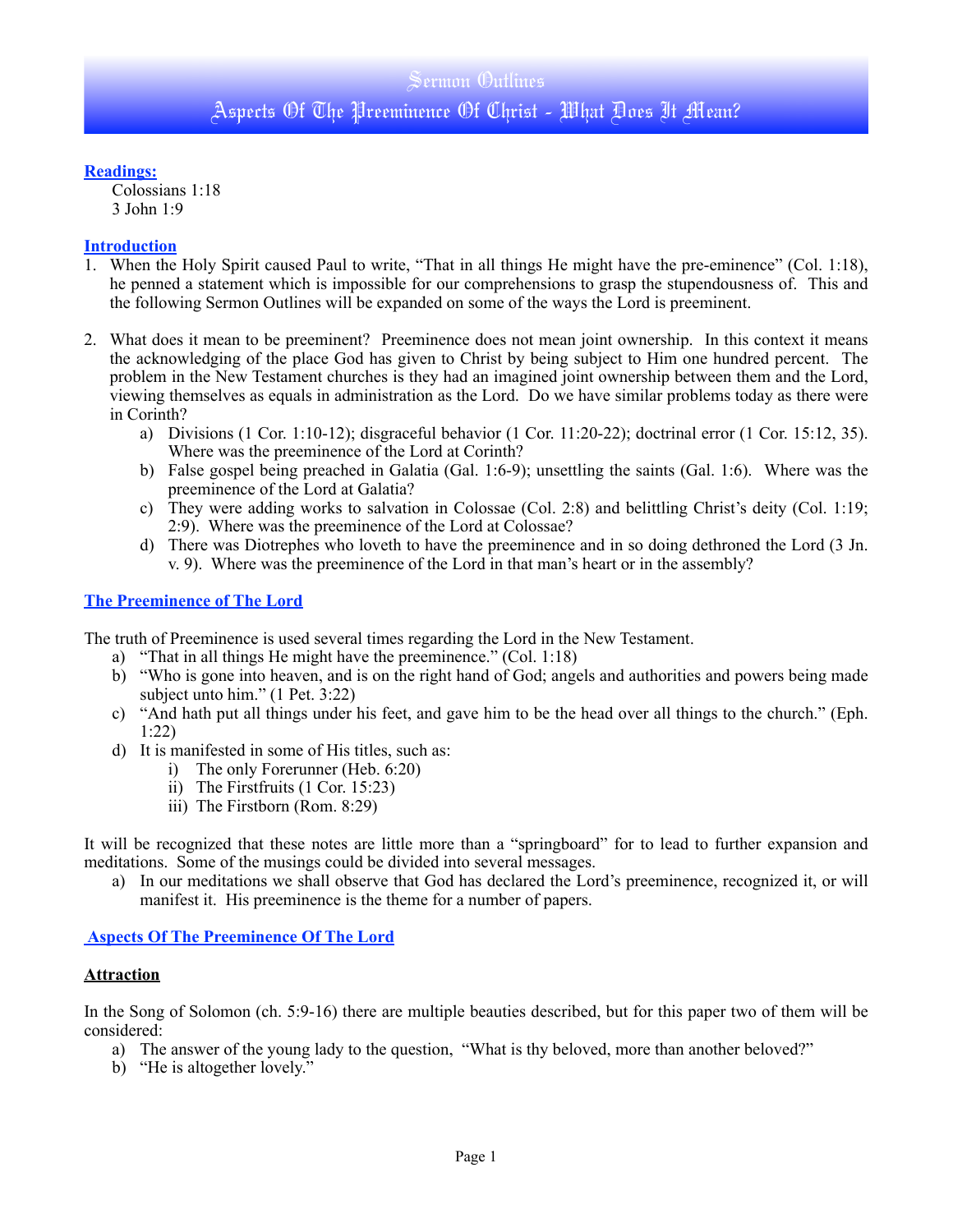# Sermon Outlines Aspects Of The Preeminence Of Christ - What Does It Mean?

The young lady is asked the question, "What is thy beloved, more than another beloved?"

- a) In her answer she does that which we often do, use bodily parts to describe features or emotions. In her review of his body she mentions gold three times and associates them with bodily parts. Understanding that gold indicates glory therefore:
	- i) When speaking of his head which is as the most fine gold, there is the indication of the glory of His headship.
	- ii) When mentioning His hands, there is the indication of glory of His:
		- 1. Handiwork in creation
		- 2. Hands in compassion and healing
	- iii) When mentioning His feet there is the indication of the glory of His pathway.

What is meant when we speak of the loveliness of the Lord? It is more than the loveliness of physical external features, more than the loveliness of inward character of kindness, patience, and compassion. The loveliness of Christ is the beauty of His human spirit as it displayed the beauty of God, of holiness through the perfection of motives, thoughts, decisions, workmanship, speech, and goals etc.

What is meant when she summarizes all her glowing response by the words, "He is altogether lovely"? The loveliness of the Lord is the beauty of His holiness, for holiness is the balancer of every other attribute. Without holiness grace becomes distorted and gives way to license, Biblical adherence becomes distorted and gives way to legalism. She does not say, "He is lovely" but "He is altogether lovely" that is, He is lovely, desirable, appealing in every way and characteristic. Some of the ways in which we also say "He is altogether lovely" is when we consider how He was:

- a) Lovely in His reverence when praying.
	- i) I have no doubt that speaking to His God and Father was never a chore or interruption in His life. Neither was it just a thing to be done. Getting away from the corruption of the world into the celestial air of Heaven (so to speak) and speaking to and listening to the voice of God was no doubt a delight. When He prayed He was able to say, "Father" and knew the holy privilege that was. He will say, "Father, I thank Thee that thou hast heard me . . . always" (Jn. 11:41-42). Never did He shrink from fellowshipping with God, never did He have a nagging remembrance of a sin, never had He a confession to make.
	- ii) The real loveliness was seen in the reverence with which He spoke to God the Father. Even though He was in perfect equality and eternally with God, such was the totality of His humanity in its acknowing of God's rightful place that He only could honestly and fully say, "Thou art my God" (Psa. 22:10). He called God "Abba" (Mk. 14:36) (*which does not mean daddy)* Father (Matt. 11:26); My Father (Jn. 18:11); Holy Father (Jn. 17:11); and righteous Father (Jn. 17:25).
- b) Lovely in the burden of His prayers.
	- i) Knowing that which lay ahead of Simon Peter, the Lord said, " Simon, Simon, behold, Satan hath desired to have you, that he may sift you as wheat: But I have prayed for thee, that thy faith fail not" (Lk. 22:31-32). He did not pray that Peter would not fail like all of us, Peter had a considerable amount of pride and needed to learn some humility. He needed the fall. That which the Lord prayed was for Peter's faith not to fail. When all that motley throng came to the garden Peter also ran for his life, and his faith in Christ as the Messiah would be badly shaken when He saw the Lord crucified, and knew He had been buried. Was this the end of everything? Perhaps it was all just a wonderful dream and now time to get back to work as a fisherman. Would his faith stand the pressure by which, despite everything, he would still fully believe that Jesus was the Christ? He would, for the burden of the Lord's prayer was that his faith would not fail.
- c) Lovely in His silence and speech.
	- i) As the false accusers and Herod's men set Him at nought mocking and deriding Him, He stood silent never saying a word of rebuke or retaliation. Herod wanted to see something done by the Lord but the Lord did no mighty work for Herod's curiosity. The reason in part is because when